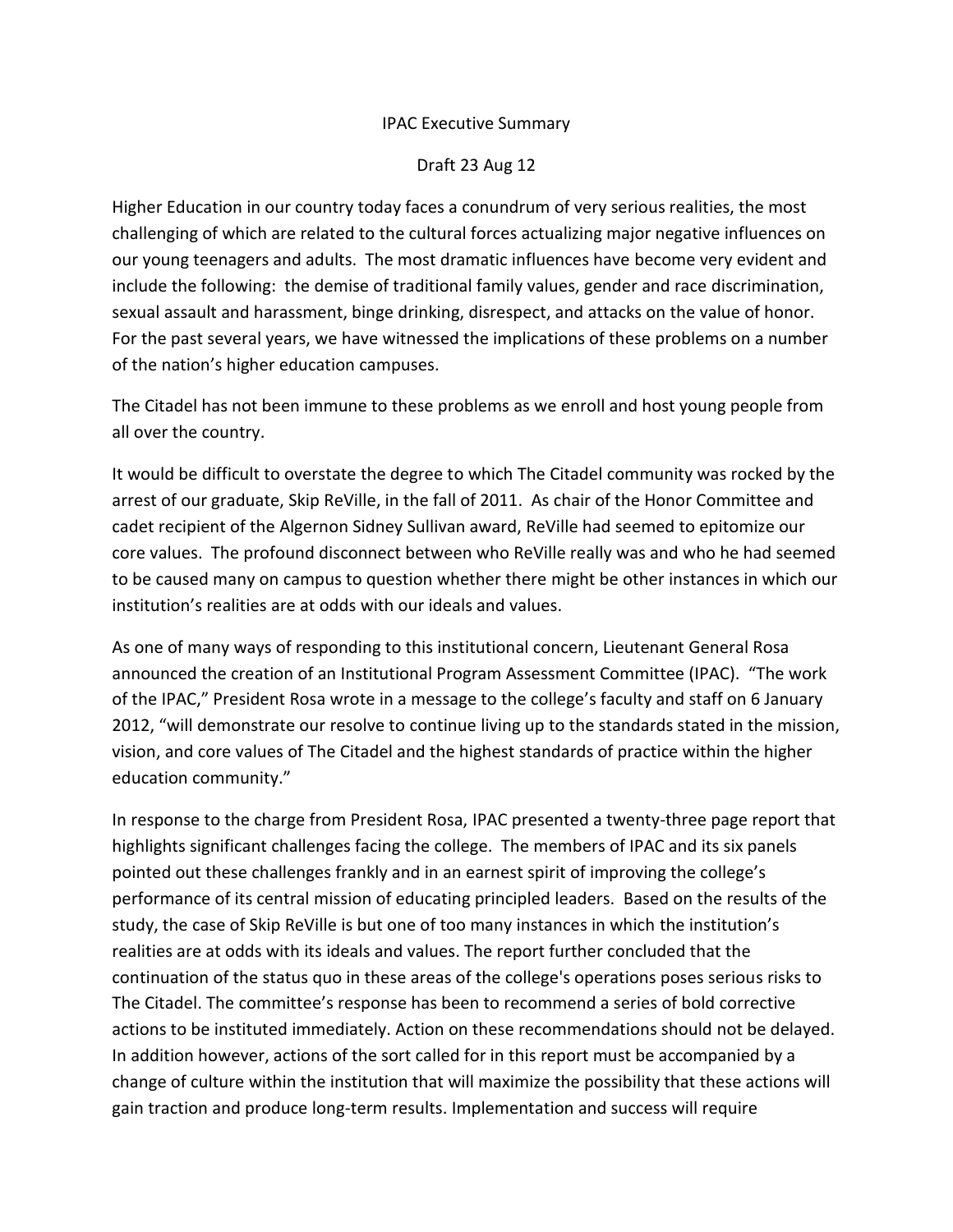exceptional leadership from the highest levels of the institution.

This Executive Summary presents the major recommendations from the IPAC report in the context of our core values of Honor, Duty, and Respect*.* While there are a number of important recommendations from the panels, it is the consensus of IPAC that the following fourteen recommendations must receive first priority and immediate attention by the institution.

# **HONOR**

To enhance equity and transparency in the cadet honor system, the College must adopt the new Standard Operating Procedures documents on the duties of the Faculty Advisor, on the selection of members of the Honor Committee, and on the structure and function of Honor Boards of Review.

To strengthen the trust between students, faculty, and staff that is essential for The Citadel to achieve its mission, the College's administration must enhance communications and the decision making processes within the institution. Above all, The Citadel must ensure that its actions are consistent with its communications.

## **DUTY**

The OC program currently in place is not providing necessary security in the barracks at night. This program must be reexamined and reinvented.

By all reports, cadets are not following regulations about locking their room doors. This is a clear instance of the saying that, without vigilant supervision, "culture eats strategy for breakfast," and it must change.

The College must improve weapons security on campus, in regard both to the federallyowned M-14s and to privately-owned weapons.

The College must address the problems that have arisen regarding the training and selection of the Summerall Guards by adopting a strict and comprehensive operational plan for the Guards.

With documents like the Whitmire Report, the Mood Report, and the Lane Report in mind, the College must take a new, comprehensive look at the fourth-class system, one that considers our knob traditions in light of our core values of HONOR, DUTY, and RESPECT.